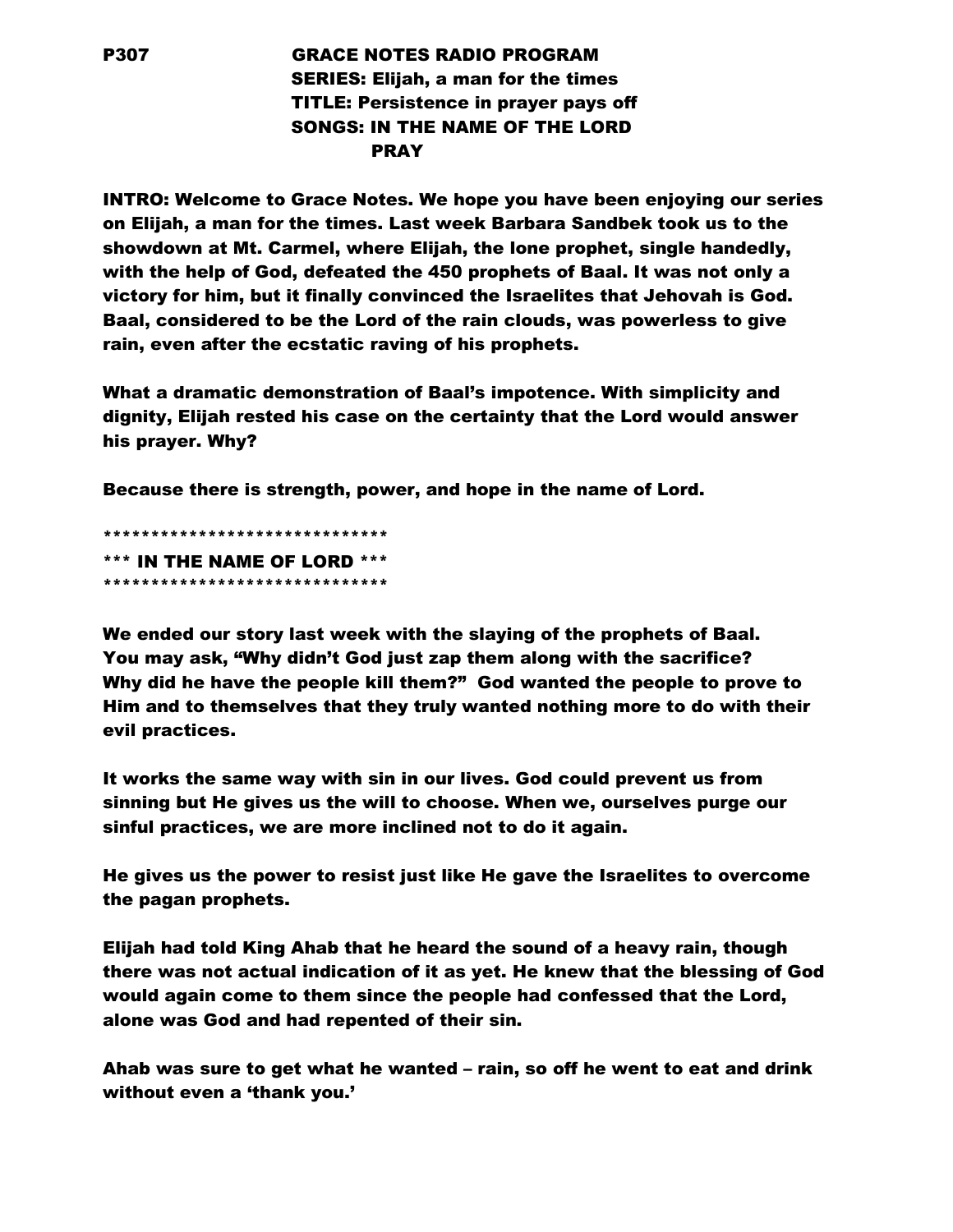Elijah, on the other hand, climbed to the top of Mt. Carmel, bent down to the ground and put his face between his knees. What a difference between these two leaders. What is our response when God answers our prayers? Are we grateful, or do we just expect it?

Elijah, no doubt, was humbled by the experience - and to think that he was a part of it all. Why did Elijah climb back up the mountain? I think he did this to get away from the press, so to speak, and to be alone with God. Maybe he wanted to relive the victory and be where God's Glory had been revealed.

We, too, need to revisit the times, and maybe even the places, where God faithfully answered our prayers. Perhaps we can rekindle our joy.

Though God told Elijah he would both stop and start the rain, Elijah had to pray for it. Why? - because prayer precedes provision.

## God had said in 2 Chronicles 7:13:

 "When I shut up the Heavens so that there is no rain, or command locusts to devour the land, or send a plague among my people - if My people who are called by My Name, will humble themselves, and pray, and seek My face, and turn from their wicked ways, then will I hear from Heaven, and will forgive their sin, and will heal their land.

Elijah prayed for the covenant curse to be lifted by the coming of rain. He not only prayed once, he continued in prayer six more times. The promises of God require deliberate prayer.

## James 5:16b-18 says:

 The effective fervent prayer of a righteous man availeth much. Elijah was a man just like us. He prayed earnestly that it would not rain. And it did not rain on the land for 3  $\frac{1}{2}$  years. Again he prayed and the heavens gave rain and the earth produced its crops.

J. Oswald Saunders in his book entitled, 'Prayer, power unlimited,' had this to say about persistent prayer. Is it without significance that Elijah prayed seven times, the number of perfection and fullness, while Abraham, in his quest to save Sodom, stopped at 6 times, the number of human frailty? Abraham stopped asking before God stopped answering.

Let us become seven times prayers.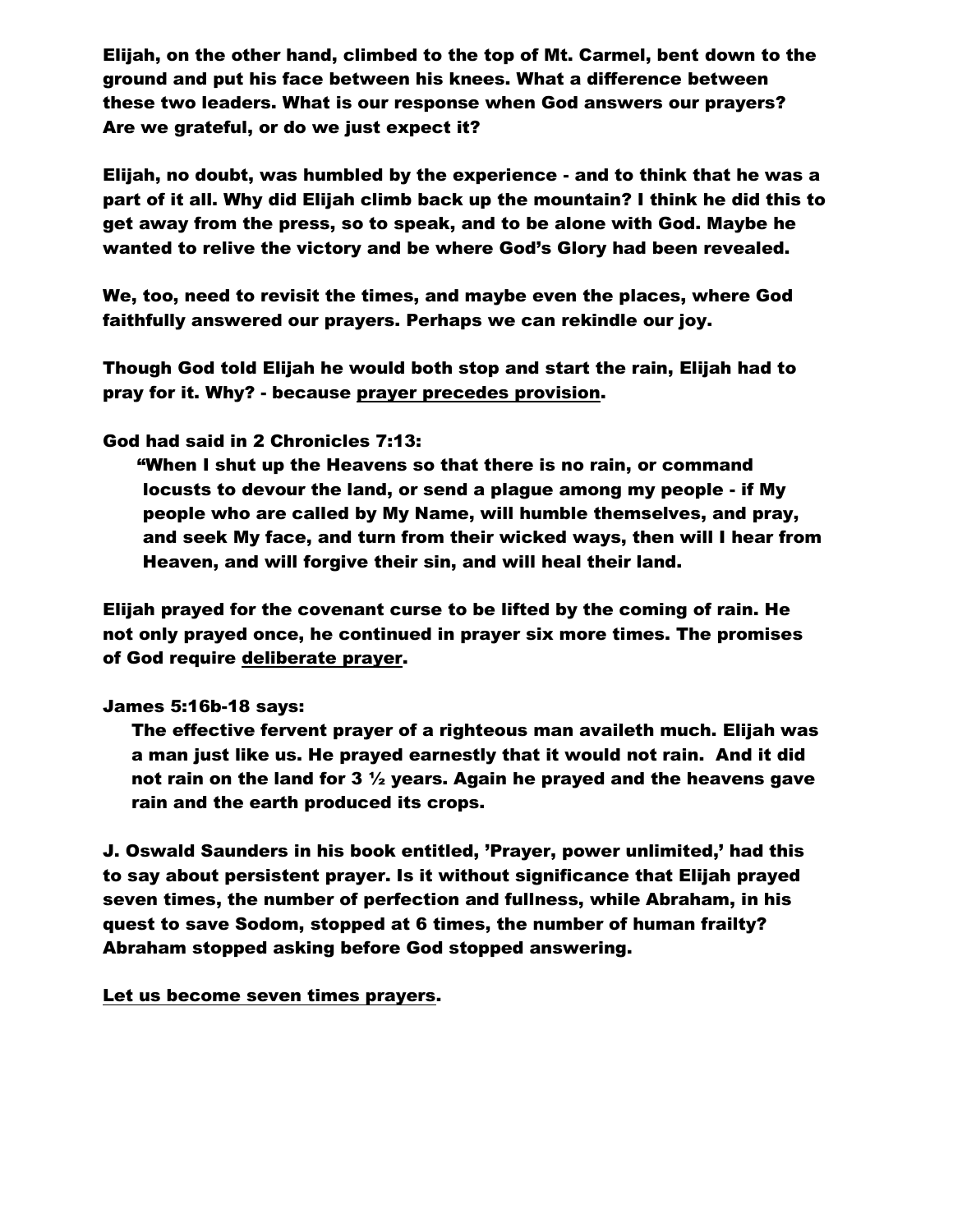King David was a persistent prayer. He needed God and he knew it. He used phases like:

- Hear my cry, O God
- Listen don't turn a deaf ear to me
- Come quickly and help me
- Be not silent
- Don't be far from me
- Listen don't ignore my plea
- Hear me, answer me.

He was in constant prayer. Hear his words:

- I cry out by day and by night
- Every morning at noon I cry out.

In Psalm 86:1 David prayed:

 Hear, O Lord, answer me, for I am poor and needy. I call to You all day long.

In a spiritual sense, this kind of poverty is recognition of complete dependence on God - that we have no resources to save ourselves.

Why don't we persist in prayer? I think it may be a matter of pride.

Why should we have to beg?

Well, why not? It's a way of saying,"I need You, God."

Pleading with Him for something makes us want it more. And, when we get it, we appreciate it and know from Whom it came.

Our persistent praying can also impact those around us, because persistent prayer is a sign of a great faith.

And faith is contagious.

After each of Elijah's prayers, he told his servant to go and look toward the sea for a sign of rain. Elijah's servant came back from his look-out point six times and said, "There's nothing there." But his own faith grew as he watched Elijah's faith in action. He returned the seventh time and reported that he saw a cloud, as small as a man's hand, rising from the sea.

That was enough for Elijah to act. He told his servant to tell Ahab to hitch up his chariot and go down before the rain stopped him. The sky grew black with clouds, the wind rose and heavy rain finally came.